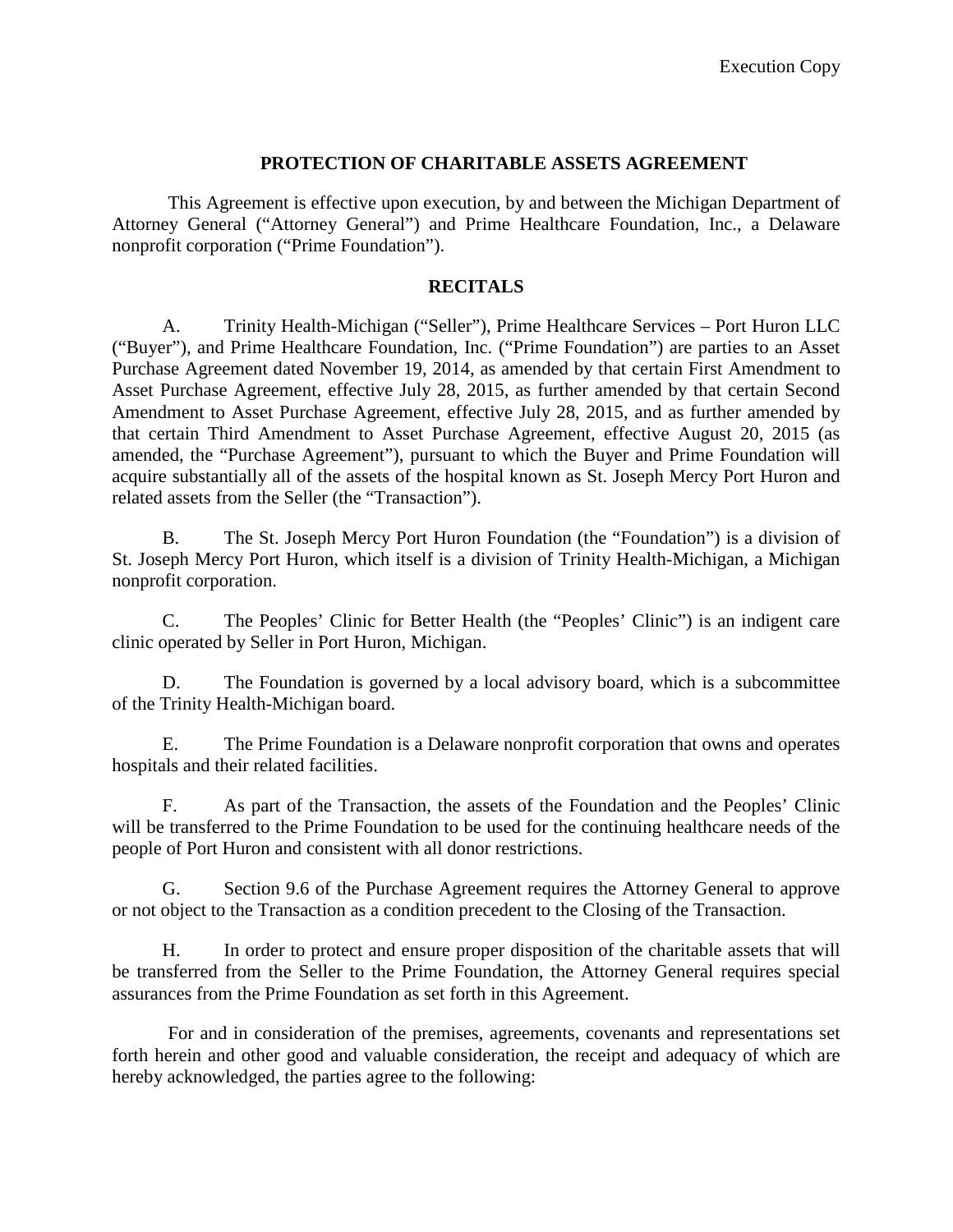# **TERMS**

# I. **Defined Terms**

All capitalized terms used in this Agreement and not otherwise defined herein shall have the meanings set forth in the Purchase Agreement.

**Purchase Agreement**: Asset Purchase Agreement by and between Trinity Health-Michigan, Prime Healthcare Services – Port Huron LLC, Prime Healthcare Services, Inc., and Prime Healthcare Foundation, Inc., dated November 19, 2014, as amended by that certain First Amendment to Asset Purchase Agreement, effective July 28, 2015, and as further amended by that certain Second Amendment to Asset Purchase Agreement, effective July 28, 2015.

**Foundation**: St. Joseph Mercy Port Huron Foundation, a division of St. Joseph Mercy Port Huron, which itself is a division of Trinity Health-Michigan.

**Hospital:** St. Joseph Mercy Port Huron Hospital.

**Seller:** Trinity Health-Michigan, a Michigan nonprofit corporation.

**Buyer:** Prime Healthcare Services – Port Huron LLC, a Delaware limited liability company.

**Prime:** Prime Healthcare Services, Inc., a Delaware corporation.

**Prime Foundation:** Prime Healthcare Foundation, Inc., a Delaware nonprofit corporation.

**Transaction**: Buyer's acquisition of St. Joseph Mercy Port Huron assets from Seller pursuant to the terms and conditions of the Purchase Agreement.

**Transferred Assets**: All charitable assets transferred from Seller related to the Foundation and the Peoples' Clinic to the Prime Foundation pursuant to the Purchase Agreement, as more specifically identified on Schedule 1, dated June 30, 2015. Within 90 days of closing of the Transaction, Seller will submit a revised Schedule 1 showing the Foundation's assets as of the date of closing.

## II. **Prime Foundation Covenants**

A. The Prime Foundation will maintain a conflict of interest policy governing its directors, officers, and key employees.

B. Within three days prior to Closing, senior management of the Prime Foundation must attest in writing that no member of the Prime Foundation's Board of Directors or officers will receive any increase in salary, incentive payment or bonus, or other form of compensation from Buyer or Seller or any affiliate of Buyer or Seller in return for negotiating, supporting, or entering into the Purchase Agreement or any related agreement, promise or offer.

C. The Prime Foundation agrees that, for any Transferred Assets that include donor restrictions, the Prime Foundation will use these donor-restricted funds solely for the purpose(s)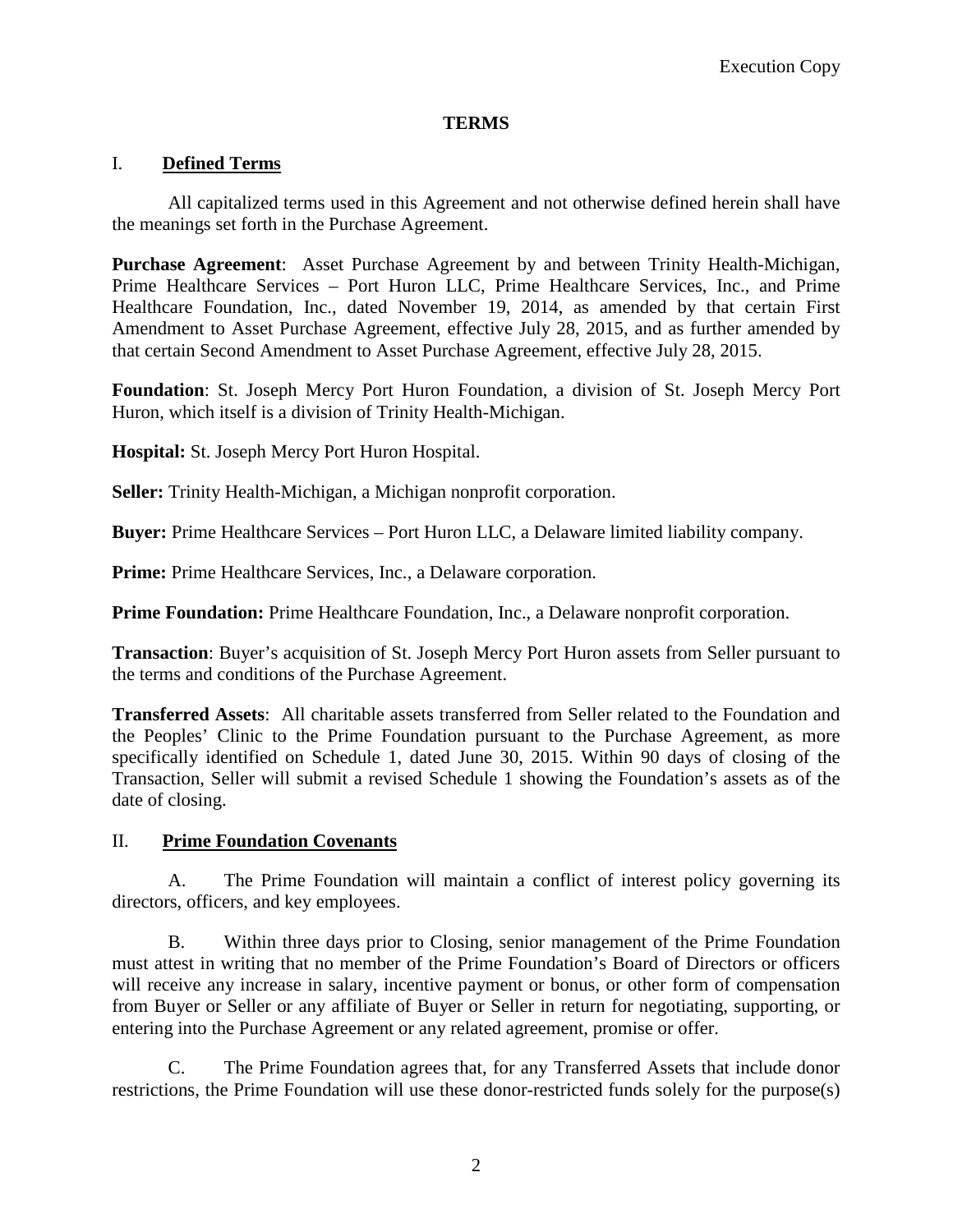designated or approved by the donor. Following Closing, if any funds should be discovered that cannot be used consistent with the donors' intent, the Prime Foundation will cooperate with the donors and the Attorney General to re-purpose these funds in accord with Michigan charitable trust law.

D. The Prime Foundation agrees to maintain a separate Port Huron division within the Prime Foundation whose purpose shall be the operation of the People's Clinic and other healthcare-related charitable purposes of the Port Huron area. The Prime Foundation agrees to modify its corporate bylaws to reflect the maintenance of this new division and its related purposes. The Port Huron division shall have a local board that will be responsible for the operation of the People's Clinic and for the governance of the Transferred Assets. The local board of the Port Huron division will have two classes of equal number of local directors. Class A directors will be appointed by the Prime Foundation. Class B directors will initially be appointed by the local advisory board for the Foundation; successor Class B directors will be appointed by the body of Class B directors then sitting on the board. As the Port Huron division will be holding Michigan charitable assets, the Port Huron division of the Prime Foundation must register as a charitable trust with the Michigan Attorney General and annually report regarding the assets held.

# III. **Transfer of the Transferred Assets**

A. After the Closing Date, the Prime Foundation agrees not to transfer the Transferred Assets without prior approval of the Attorney General, except as follows:

> 1. To make grants, scholarships, donations, program or mission-related investments and other similar expenditures in furtherance of the charitable purposes of the Foundation's Port Huron division;

B. The Attorney General acknowledges and agrees that the Prime Foundation shall not be subject to any restriction or approval of the Attorney General with respect to any funds or assets held by the Prime Foundation prior to the Closing Date ("Pre-Closing Foundation Assets"), or funds or assets received after the Closing Date ("Post-Closing Foundation Assets"). The Attorney General acknowledges and agrees that the Pre-Closing Foundation Assets and Post-Closing Foundation Assets are not covered by the terms of this Agreement.

# IV. **Order of Michigan Court Replaces Unreasonably Withheld Attorney General Approval**

In the event the Prime Foundation believes in good faith that the Attorney General has unreasonably withheld written approval of an action under Section III.A above, the Prime Foundation may seek an order from a Michigan court of competent jurisdiction permitting the action. The Prime Foundation shall provide the Attorney General with twenty-one (21) days written notice prior to any hearing and shall provide the court with a copy of this Agreement with any pleadings.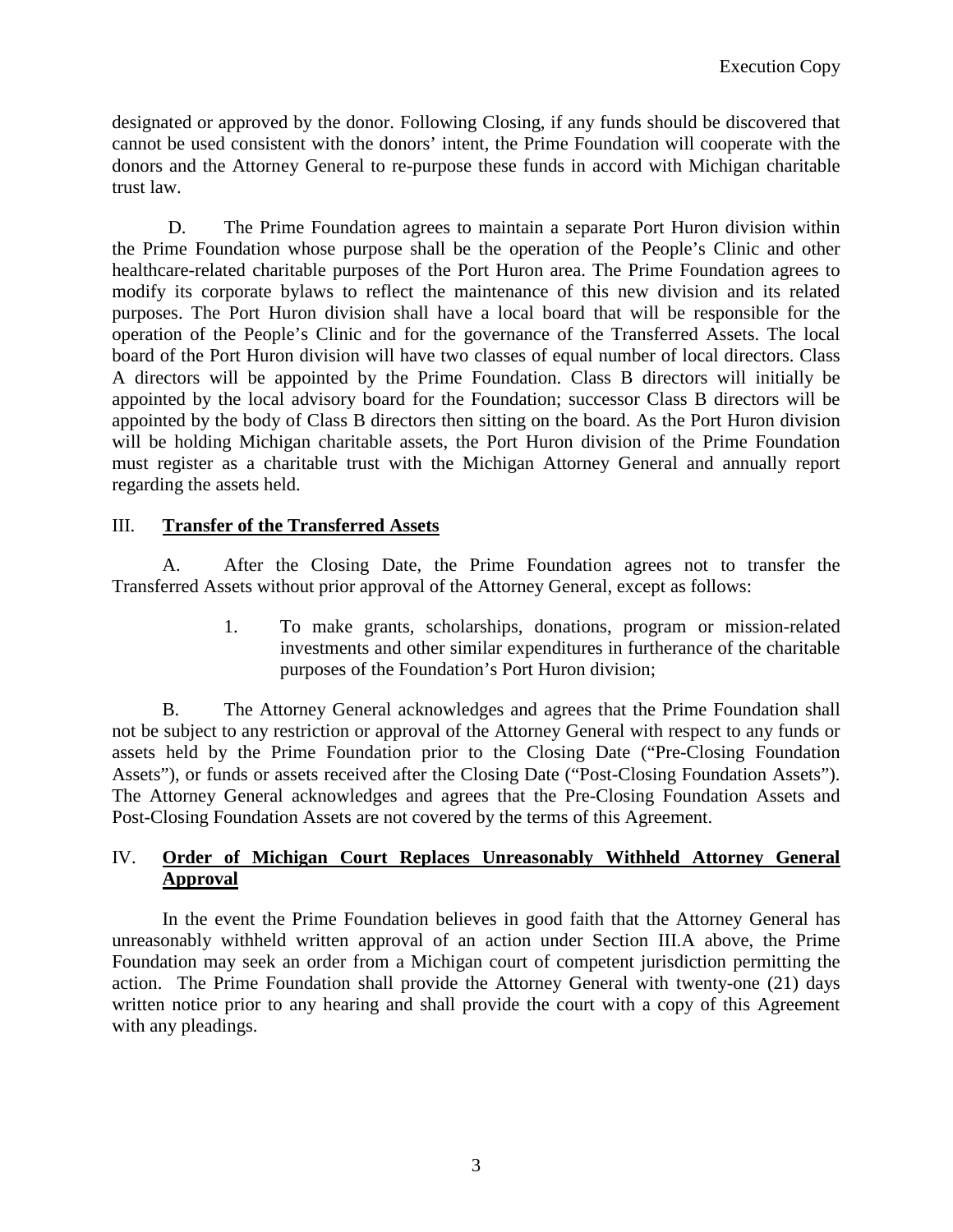## V. **Notice**

A. To the Attorney General

All written notices to the Attorney General required under this Agreement must be addressed to:

- **Overnight**: Attorney General 525 W. Ottawa –  $7<sup>th</sup>$  Floor Lansing, MI 48933 And Department of Attorney General Corporate Oversight Division Attn: Charitable Trust Section Attorney – Time Sensitive 525 W. Ottawa –  $6<sup>th</sup>$  Floor Lansing, MI 48933 Or
- **US Mail**: Attorney General P.O. Box 30212 Lansing, MI 48909
	- And Department of Attorney General Charitable Trust Section Attn: Charitable Trust Section Attorney – Time Sensitive P.O. Box 30755 Lansing, MI 48909
- B. To the Prime Foundation

All written notices to the Prime Foundation under this Agreement must be addressed to:

Prime Foundation 3300 East Guasti Road Ontario, CA 91761 Attn: General Counsel

or at such other address as the Prime Foundation shall have designated by notice in writing given in the manner set forth above to the Attorney General.

#### VI. **Remedies**

The Prime Foundation recognizes that monetary damages will be inadequate for breach of the obligations contained in this Agreement. In addition to any legal remedies, the Attorney General may have, the Attorney General shall be entitled to specific performance, injunctive relief, and such other equitable remedies as a court of competent jurisdiction may deem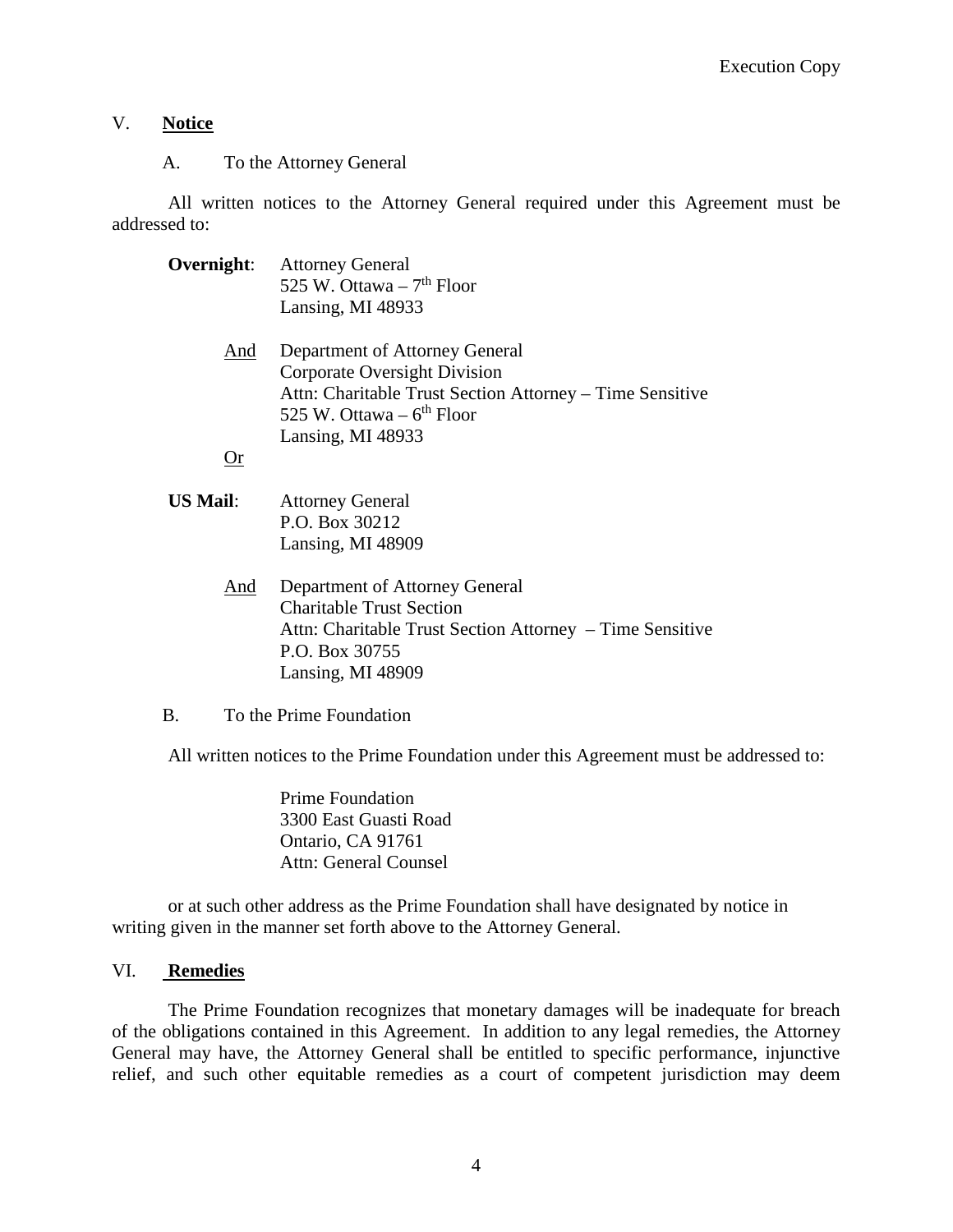appropriate for breach of the obligations contained in this Agreement, without the requirement to post any bond in connection therewith.

#### VII. **Severability**

If any provision of this Agreement is held or determined to be illegal, invalid, or unenforceable and if the rights or obligations of any party under this Agreement will not be materially and adversely affected thereby; (a) such provisions will be fully severable; (b) this Agreement will be construed and enforced as if such illegal, invalid, or unenforceable provision has never comprised part of this Agreement; (c) the remaining provisions of this Agreement will remain in full force and effect and will not be affected by the severance of the illegal, invalid, or unenforceable provision; and (d) in lieu of such illegal, invalid, or unenforceable provision, there will be added automatically as part of this Agreement a legal, valid, and enforceable provision as similar in terms to such illegal, invalid, or unenforceable provision as may be possible.

#### VIII. **Amendment**

This Agreement may be amended only by a writing executed by authorized representatives of the Attorney General and the Prime Foundation.

## IX. **Waiver**

Any waiver by any party of any breach by another party shall not be deemed to be a waiver against a different party or waiver of any subsequent or continuing breach.

#### X. **Execution**

This Agreement may be executed in any number of counterparts, all of which taken together constitute one contract, and any of the parties may execute this Agreement by signing any one counterpart.

## XI. **Governing Law and Jurisdiction**

This Agreement shall be subject to, applied, and interpreted according to the laws of the State of Michigan. No action shall be commenced against the Department of Attorney General or the Attorney General, his designee, agents or employees, or against any other party to this Agreement for any matter whatsoever arising out of the Agreement, in any courts other than a court of competent jurisdiction of the State of Michigan. In addition to each party consenting to the jurisdiction of Michigan courts, each party waives any objection to venue laid therein and any defense or inconvenient forum regarding the maintenance of any action or proceeding so brought.

#### XII. **Entire Agreement**

This Agreement, together with other written contracts related to the Transaction and to which the Attorney General and the Prime Foundation are parties, represent the entire agreement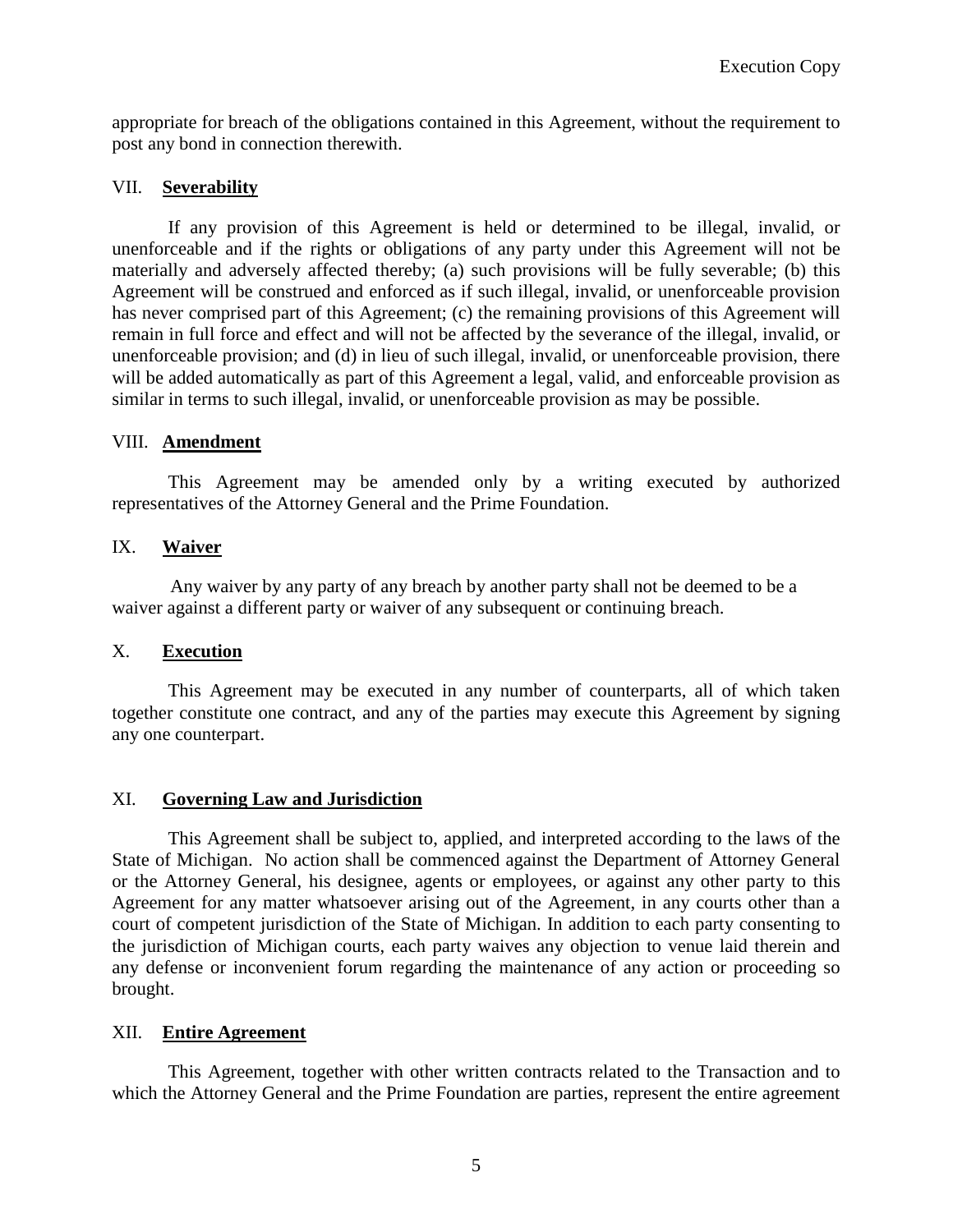among the parties and supersede all proposals or other prior agreements, oral or written, and all other communications among the parties relating to the matters described herein.

#### XIII. **No Effect on Authority of Attorney General or Court Jurisdiction**

The Attorney General's rights and privileges provided in this Agreement are in addition to the Attorney General's existing powers. Nothing in this Agreement shall be construed to impair or restrict the authority of the Attorney General or the jurisdiction of any court with respect to any matter.

## XIV. **Authority to Bind Principal**

Each individual who signs this Agreement covenants that he or she has the power to bind the principal.

[Signature page follows].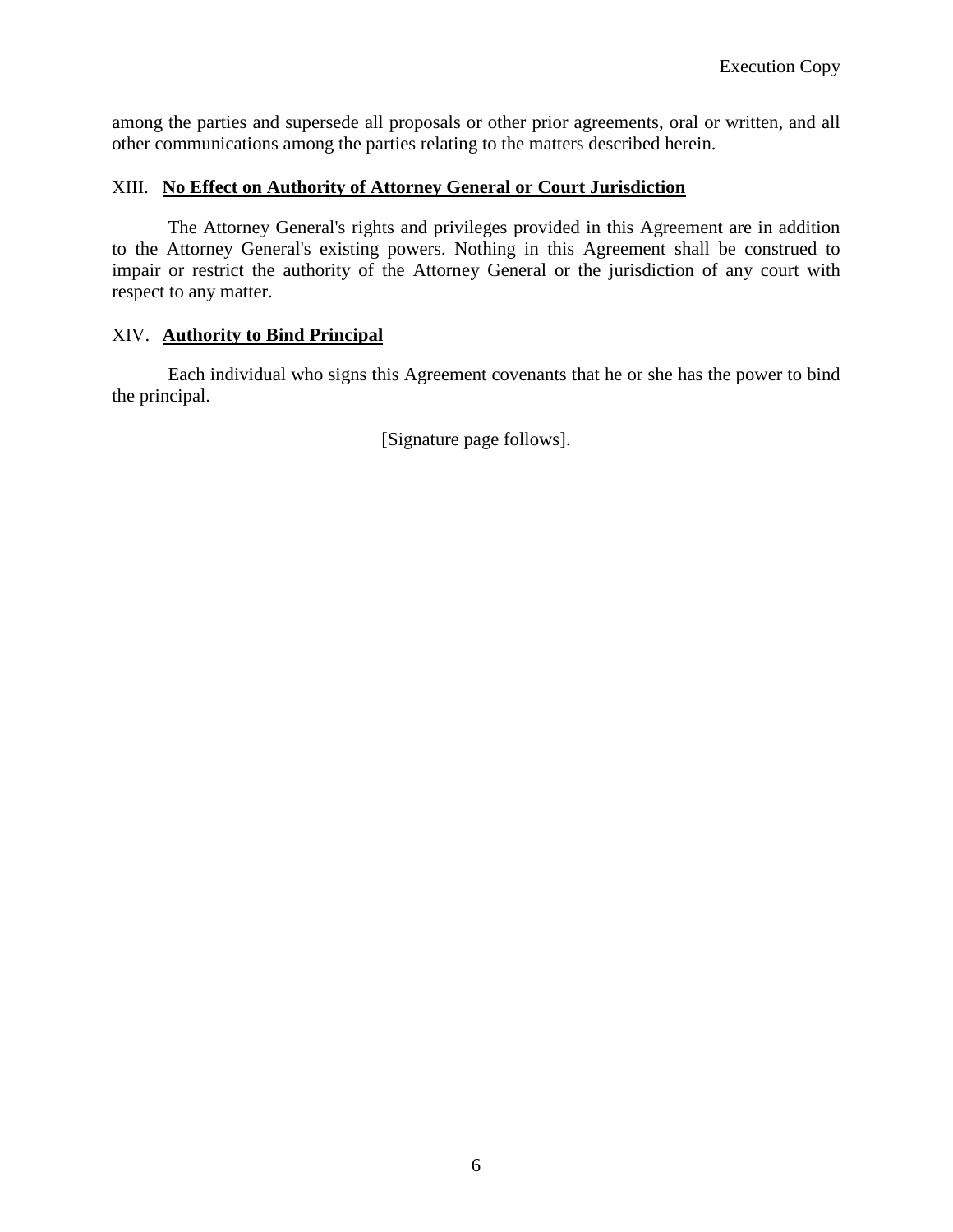In Witness Whereof, a designee of the Attorney General and a duly authorized representative of the Foundation have executed this Agreement as of the day and year first above written.

|        | <b>Michigan Department of Attorney General</b> |  |  |
|--------|------------------------------------------------|--|--|
| Dated: | Carol Isaacs, Chief Deputy Attorney General    |  |  |
|        | <b>Prime Healthcare Foundation</b>             |  |  |
| Dated: | Troy Schell, General Counsel and Secretary     |  |  |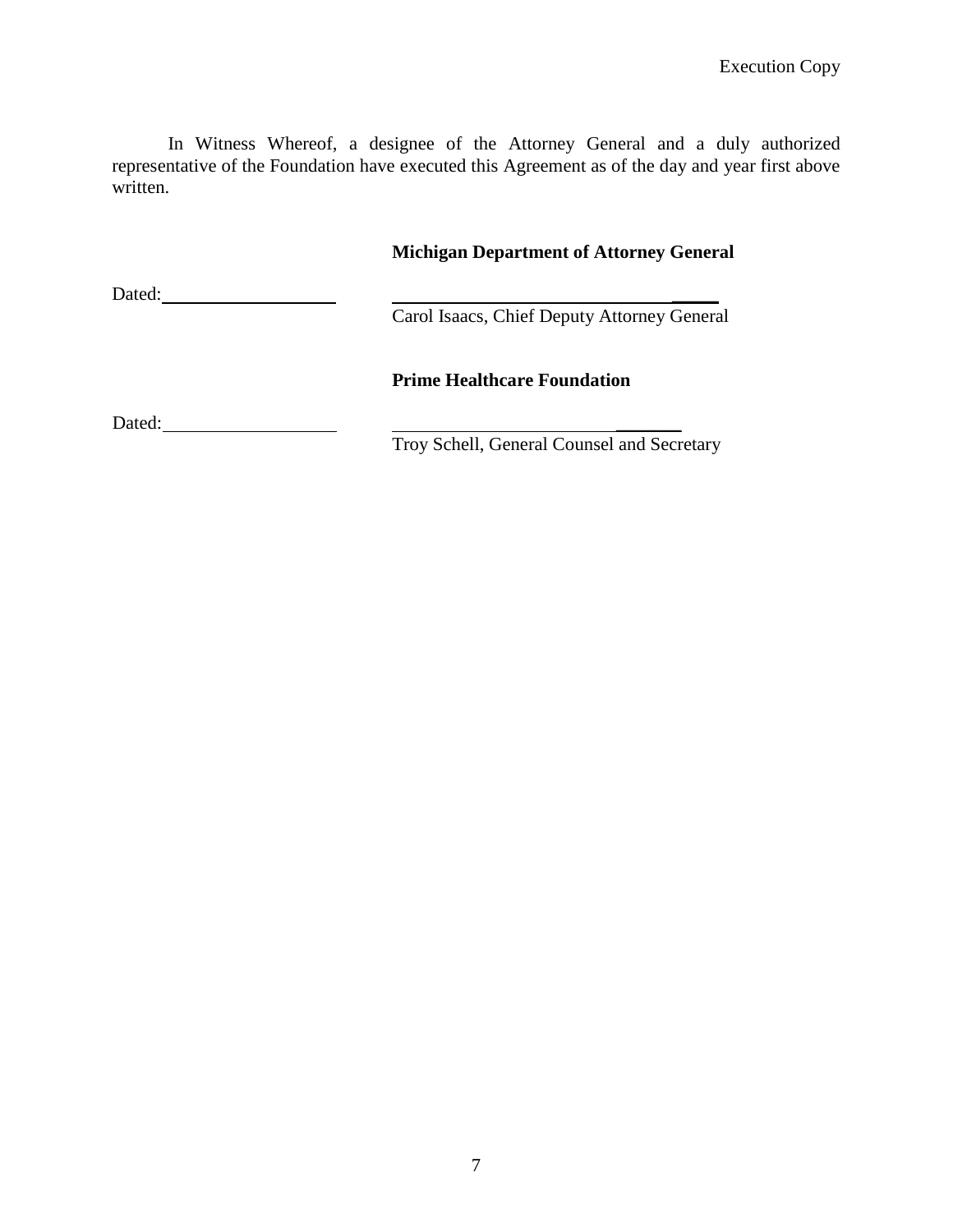**Schedule 1 - June 30, 2015**

|        |                                                    |                     | <b>FOUNDATION FUNDS</b> |              |
|--------|----------------------------------------------------|---------------------|-------------------------|--------------|
|        | <b>FUNDS TRANSFERRING</b>                          | Non-People's Clinic | People's Clinic         | <b>TOTAL</b> |
|        | <b>Peoples' Clinic (patient care)</b>              |                     |                         |              |
| 285189 | <b>WINE TASTING EVENT</b>                          |                     | \$11,125.00             | \$11,125.00  |
| 285188 | Prescription Grant (from MAVO)                     |                     | \$4,431.87              | \$4,431.87   |
| 285196 | <b>UNITED WAY GRANT (Prescription)</b>             |                     | \$4,456.64              | \$4,456.64   |
| 285178 | PEOPLE'S CLINIC GRANTS                             |                     | \$12,607.81             | \$12,607.81  |
| 285198 | PEOPLES CLINIC                                     |                     | \$9,615.79              | \$9,615.79   |
| 285132 | <b>GOLF OUTING (Golf outing/Peoples' Clinic)</b>   |                     | \$30,025.54             | \$30,025.54  |
|        | <b>Peoples' Clinic Fund Total</b>                  | \$0.00              | \$72,262.65             | \$72,262.65  |
|        | <b>Women's Center (patient care)</b>               |                     |                         |              |
| 285114 | Look Good Feel Better-Betty Kearns                 | \$53.38             |                         | \$53.38      |
| 285115 | WOMEN'S H/C-SNIDER CAMPAIGN                        | \$5,504.04          |                         | \$5,504.04   |
| 285192 | <b>WOMEN'S CENTER-PINK RIBBON</b>                  | \$78,912.53         |                         | \$78,912.53  |
|        | <b>Women's Center Funds Total</b>                  | \$84,469.95         | \$0.00                  | \$84,469.95  |
|        | <b>Patient Emergency (patient care)</b>            |                     |                         |              |
| 285126 | <b>ER - SENIOR PROGRAM</b>                         | \$120.00            |                         | \$120.00     |
| 285127 | Drs Kraus and Caloia for ER                        | \$2,000.00          |                         | \$2,000.00   |
| 285190 | PATIENT EMERGENCIES                                | \$700.78            |                         | \$700.78     |
|        | <b>Patient Emergency Funds Total</b>               | \$2,820.78          | \$0.00                  | \$2,820.78   |
|        | Other (misc. patient care and community education) |                     |                         |              |
| 285174 | Angels of Mercy Oncology Fund                      | \$3,850.00          |                         | \$3,850.00   |
| 285124 | <b>DIABETIC PATIENT EDUCATION</b>                  | \$1,118.88          |                         | \$1,118.88   |
| 285185 | <b>RESPIRATORY CARE-Breathers Club</b>             | \$1,609.27          |                         | \$1,609.27   |
| 285184 | <b>COMMUNITY EDUCATION</b>                         | \$1,532.91          |                         | \$1,532.91   |
|        | <b>Other Funds Total</b>                           | \$8,111.06          | \$0.00                  | \$8,111.06   |
|        | <b>Employee Funds</b>                              |                     |                         |              |
| 285191 | <b>EMPLOYEE EMERG. FUND</b>                        | \$2,353.75          |                         | \$2,353.75   |
| 285165 | ACHESON HOUSING PROGRAM                            | \$8,500.00          |                         | \$8,500.00   |
|        | <b>Employee Funds Total</b>                        | \$10,853.75         | \$0.00                  | \$10,853.75  |
|        | <b>Transferring Funds Total</b>                    | \$106,255.54        | \$72,262.65             | \$178,518.19 |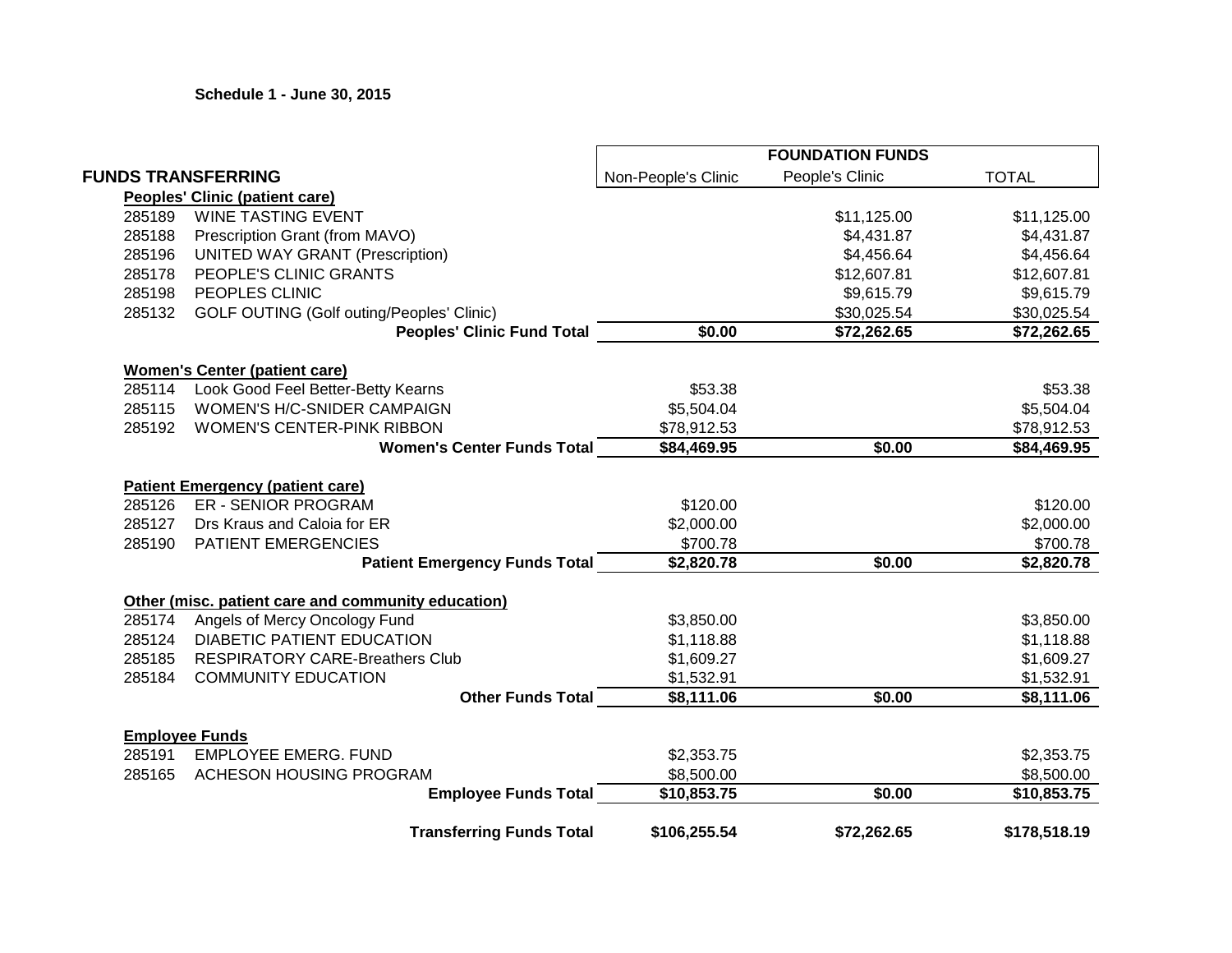| Cardiovascular |                                               |              |             |              |
|----------------|-----------------------------------------------|--------------|-------------|--------------|
| 285112         | Cardiovascular                                | \$63.91      |             | \$63.91      |
| 285123         | <b>Nursing Fund</b>                           | \$1,360.18   |             | \$1,360.18   |
|                | <b>Cardiovascular Funds Total</b>             | \$1,424.09   | \$0.00      | \$1,424.09   |
|                | Other (misc. capital funds)                   |              |             |              |
| 285121         | <b>ICU Waiting Room</b>                       | \$70.47      |             | \$70.47      |
| 285180         | Ambulatory Center (Mercy Health Center)       | \$0.00       |             | \$0.00       |
| 285119         | <b>Plant Replacement</b>                      | \$921.10     |             | \$921.10     |
| 285182         | <b>SURGERY</b>                                | \$6,968.00   |             | \$6,968.00   |
| 285120         | MAVO-Donation to Hospital Departments         | \$2,800.00   |             | \$2,800.00   |
|                | <b>Other Funds Total</b>                      | \$10,759.57  | \$0.00      | \$10,759.57  |
|                | <b>Oncology (capital designation)</b>         |              |             |              |
| 285176         | <b>RENOVATION &amp; EXP.</b>                  | \$1,589.67   |             | \$1,589.67   |
| 285111         | <b>ONCOLOGY</b>                               | \$2,117.56   |             | \$2,117.56   |
| 285125         | <b>CAMPUS RENEWAL</b>                         | \$18,568.84  |             | \$18,568.84  |
| 285122         | <b>LINEAR ACCELERATOR</b>                     | \$201,450.00 |             | \$201,450.00 |
|                | <b>Oncology Capital Total</b>                 | \$223,726.07 | \$0.00      | \$223,726.07 |
|                | <b>Trauma (capital designation)</b>           |              |             |              |
| 285187         | DR. GRANNIS MEMORIAL                          | \$1,897.27   |             | \$1,897.27   |
| 285117         | <b>REGION 2 NORTH-Planning</b>                | \$453.63     |             | \$453.63     |
|                | <b>Trauma Capital Total</b>                   | \$2,350.90   | \$0.00      | \$2,350.90   |
|                | <b>Faith/Spiritual Care</b>                   |              |             |              |
| 285118         | <b>CHAPEL</b>                                 | \$0.77       |             | \$0.77       |
| 285197         | <b>BIBLE PURCHASE FUND</b>                    | \$440.02     |             | \$440.02     |
| 285194         | <b>PASTORAL CARE</b>                          | \$723.36     |             | \$723.36     |
|                | <b>Faith/Spiritual Care Funds Total</b>       | \$1,164.15   | \$0.00      | \$1,164.15   |
|                |                                               |              |             |              |
|                | <b>Capital Funds (Spend) Total</b>            | \$239,424.78 | \$0.00      | \$239,424.78 |
|                | <b>Temporary Specific Purpose Funds Total</b> | \$345,680.32 | \$72,262.65 | \$417,942.97 |

# **CAPITAL FUNDS (to be spent/will not transfer)**